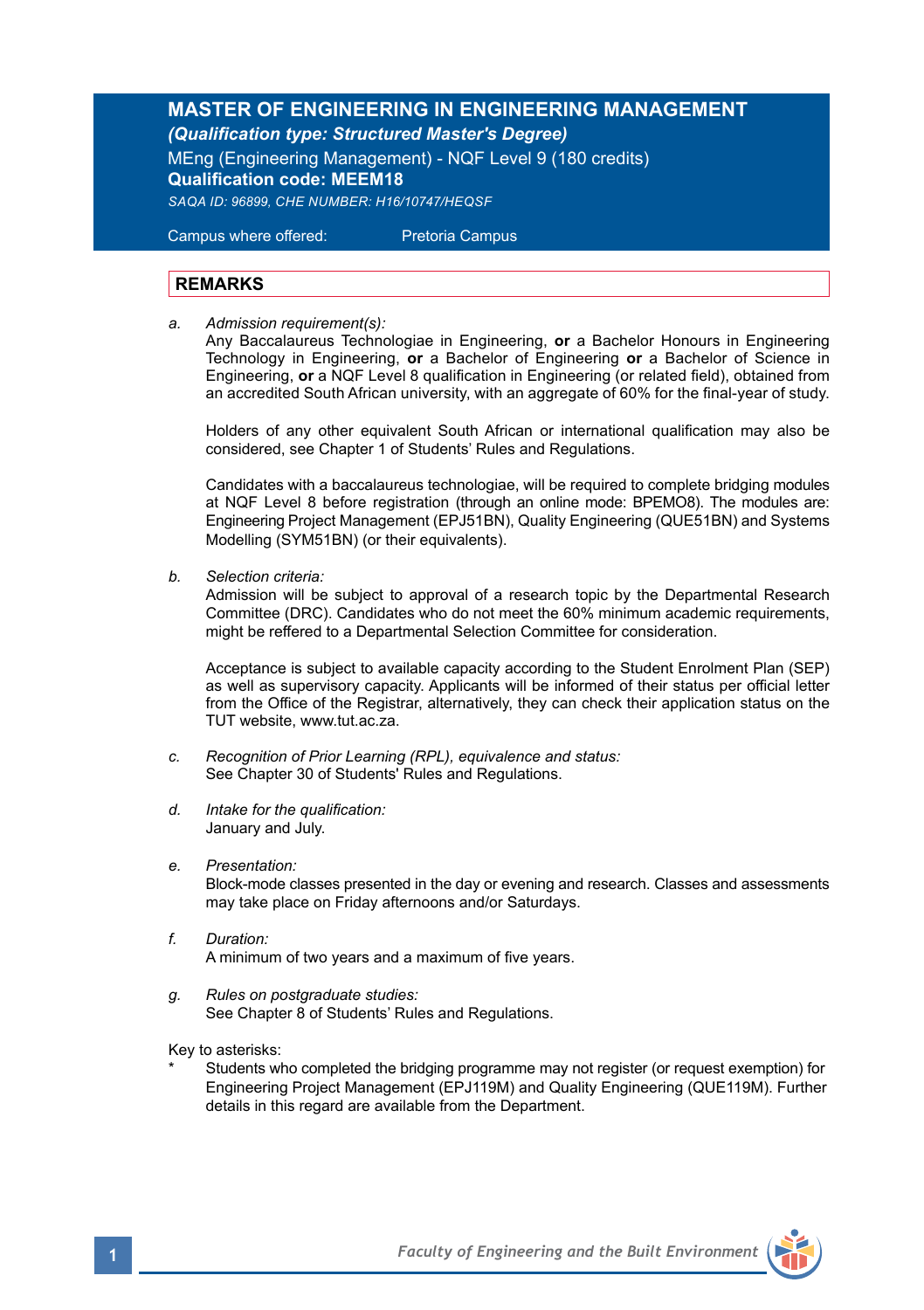## **CURRICULUM**

| <b>ATTENDANCE</b>                    |                                                                                                                   |                   |                      |
|--------------------------------------|-------------------------------------------------------------------------------------------------------------------|-------------------|----------------------|
| <b>CODE</b>                          | <b>MODULE</b>                                                                                                     | <b>NOF-L</b>      | <b>CREDIT</b>        |
| <b>RRT109M</b>                       | Research Report: Engineering<br>Management                                                                        | (9)               | (90)                 |
| <b>RRT109R</b>                       | Research Report: Engineering                                                                                      | (9)               | (0)                  |
| <b>RRT119R</b>                       | Management (re-registration)<br>Research Report: Engineering<br>Management (re-registration)<br>(semester option) | (9)               | (0)                  |
| <b>FIRST SEMESTER</b>                |                                                                                                                   |                   |                      |
| EBU118M<br>RMD118M                   | <b>Engineering Business Dynamics</b><br>Research Methodology<br>(offered in both semesters)                       | (8)<br>(8)        | (15)<br>(15)         |
| <b>SECOND SEMESTER</b>               |                                                                                                                   |                   |                      |
| EDY118M<br><b>TVC119M</b>            | <b>Engineering Data Analysis</b><br><b>Technology Venture Creation</b>                                            | (8)<br>(9)        | (15)<br>(15)         |
|                                      | plus three* of the following modules:                                                                             |                   |                      |
| <b>First semester modules:</b>       |                                                                                                                   |                   |                      |
| MEN119M<br>QUE119M                   | Maintenance Engineering<br>Quality Engineering*                                                                   | (9)<br>(9)        | (10)<br>(10)         |
| Second semester modules:             |                                                                                                                   |                   |                      |
| EPJ119M<br><b>LCY119M</b><br>SPP119M | Engineering Project Management*<br>Life Cycle Management<br>Supply Chain Management                               | (9)<br>(9)<br>(9) | (10)<br>(10)<br>(10) |
| TOTAL CREDITS FOR THE QUALIFICATION: |                                                                                                                   |                   |                      |

# **MODULE INFORMATION (OVERVIEW OF SYLLABUS)**

The syllabus content is subject to change to accommodate industry changes. Please note that a more detailed syllabus is available at the Department or in the study guide that is applicable to a particular module. At time of publication, the syllabus content was defined as follows:

#### **E**

#### **ENGINEERING BUSINESS DYNAMICS (EBU118M) CONTINUOUS ASSESSMENT** *(Module custodian: Department of Industrial Engineering)*

## Fundamentals of system dynamics, system thinking with utilisation of stock and flow diagrams, causal loop diagrams and other conceptual models to employ the system dynamics methodology. The latest software will

be used to construct, run and evaluate simulation models. (Total notional time: 150 hours)

## **ENGINEERING DATA ANALYSIS (EDY118M) CONTINUOUS ASSESSMENT**

## *(Module custodian: Department of Industrial Engineering)*

Innovation, decision-making and engineering data analysis tools are discussed to ensure effective problem solving skills. (Total notional time: 150 hours)

**2** *Faculty of Engineering and the Built Environment*

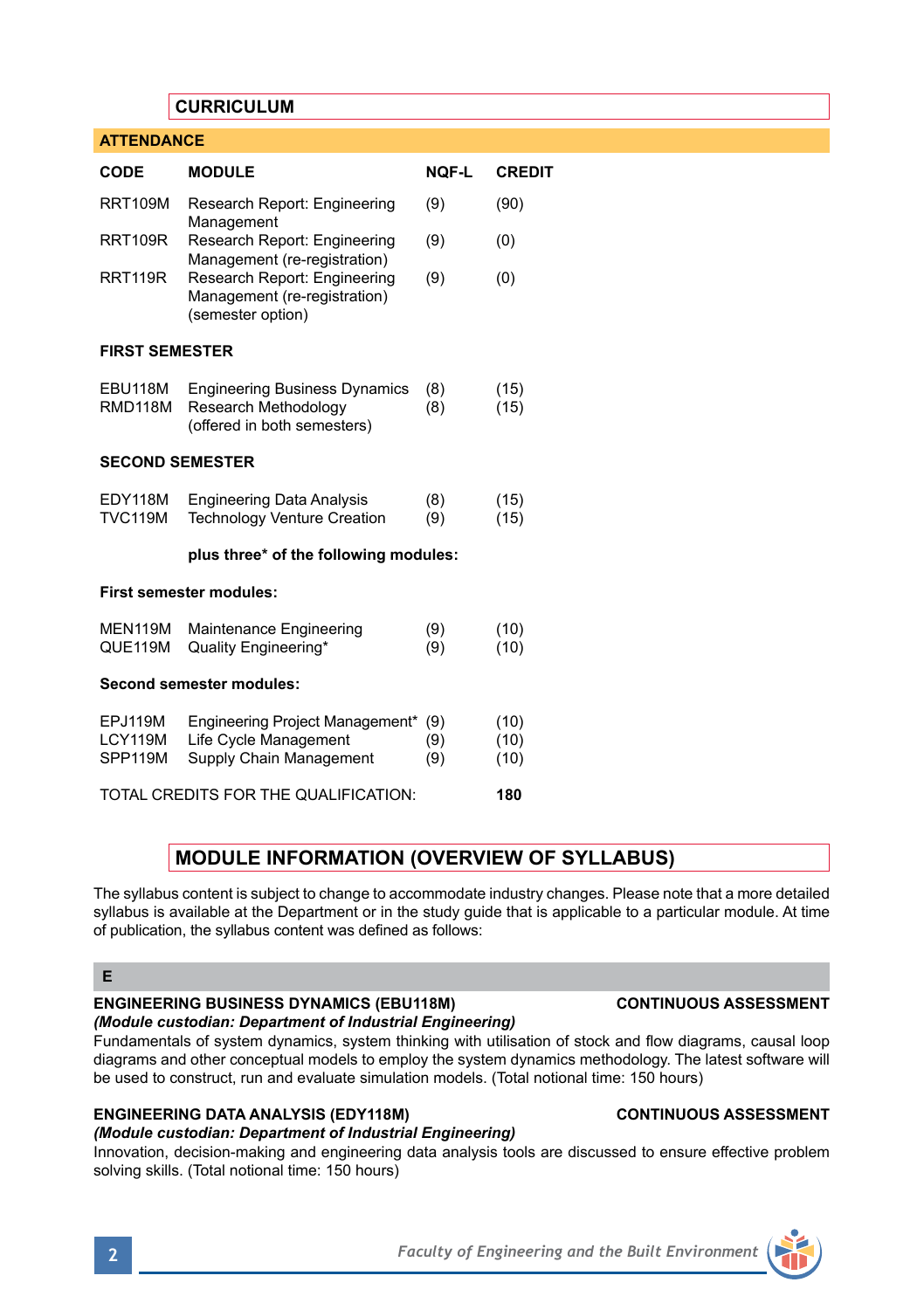## **ENGINEERING PROJECT MANAGEMENT (EPJ119M) CONTINUOUS ASSESSMENT**

*(Module custodian: Department of Industrial Engineering)*

Introduction to Engineering Project. Project Management Approaches. Project Management Body of Knowledge (PMBOK). Computer application, systems approach to project management, and implementing a project. (Total notional time: 100 hours)

## **L**

## **LIFE CYCLE MANAGEMENT (LCY119M) CONTINUOUS ASSESSMENT**

## *(Module custodian: Department of Industrial Engineering)*

Total quality, asset and environmental management integration in managing the organisation effectively. (Total notional time: 100 hours)

### **M**

## **MAINTENANCE ENGINEERING (MEN119M) CONTINUOUS ASSESSMENT**

### *(Module custodian: Department of Industrial Engineering)*

Introduction to maintenance; measures of maintenance system maintenance; and Systems design. (Total notional time: 100 hours)

## **Q**

### **QUALITY ENGINEERING (QUE119M) CONTINUOUS ASSESSMENT**

*(Module custodian: Department of Industrial Engineering)*

Introduction to quality. Quality management systems. Quality improvement. Strategies. Quality assurance. (Total notional time: 100 hours)

### **R**

#### **RESEARCH METHODOLOGY (RMD118M) CONTINUOUS ASSESSMENT**

#### *(Module custodian: Department of Industrial Engineering)*

Research Methodology. Administrative procedures. Research topic. Research problem and objectives. Research proposal. Technical structure of dissertation. Application for funding. Article training. (Total notional time: 150 hours)

#### **RESEARCH REPORT: ENGINEERING MINI-DISSERTATION ASSESSMENT MANAGEMENT (RRT109M/R, RRT119R)**  *(Module custodian: Department of Industrial Engineering)*

Each student must identify an appropriate topic within the chosen discipline of Industrial Engineering and prepare a proposal which must be approved after an oral presentation by the Departmental Research and Innovation Committee. Under the guidance of an assigned academic supervisor, the student must demonstrate an understanding of the conceptualisation of the research problem and critical review of the underlying theory and relevant literature. The student must conduct a thorough literature review, design and explain the research methods used and demonstrate the application of appropriate tools of data analysis. The student should further discuss the results, make conclusions and recommendations. The research must be systematic and logical and follow academic research reporting norms and be written in a satisfactory language. (Total notional time: 190 hours).

## **S**

## **SUPPLY CHAIN MANAGEMENT (SPP119M) CONTINUOUS ASSESSMENT**

## *(Module custodian: Department of Industrial Engineering)*

This module focuses on the supply chain and methods of design and strategy. The module demonstrates how to solve problems related to supply chain management (SCM). This involves evaluating current SCM applications and strategies in local and global settings. An important part of this module is the use of numerical and computational tools to address SCM issues. (Total notional time: 100 hours)